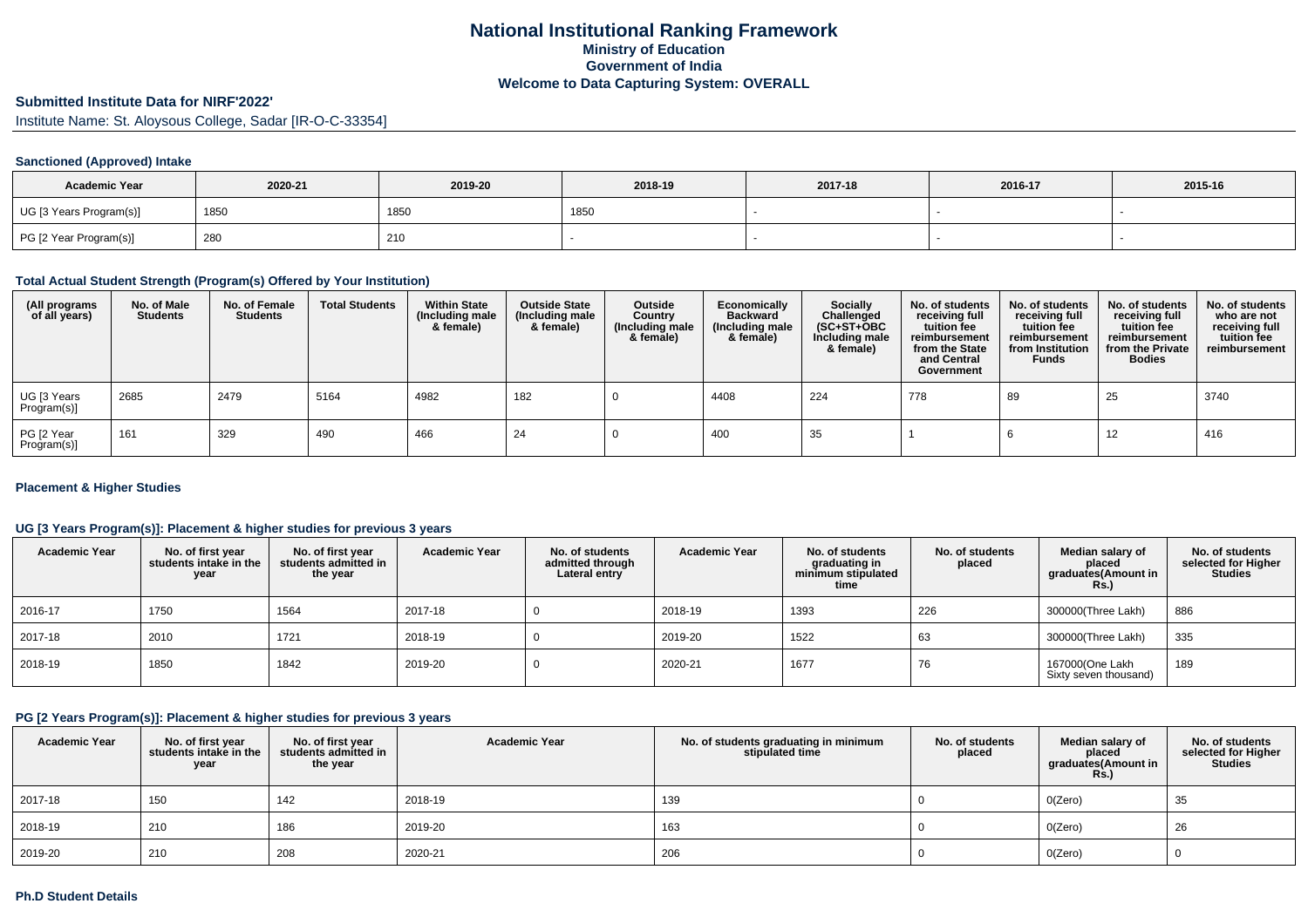| Ph.D (Student pursuing doctoral program till 2020-21 Students admitted in the academic year 2020-21 should not be entered here.) |                                                                                                                                  |                       |         |  |  |  |
|----------------------------------------------------------------------------------------------------------------------------------|----------------------------------------------------------------------------------------------------------------------------------|-----------------------|---------|--|--|--|
|                                                                                                                                  |                                                                                                                                  | <b>Total Students</b> |         |  |  |  |
| Full Time                                                                                                                        |                                                                                                                                  | 16                    |         |  |  |  |
| Part Time                                                                                                                        |                                                                                                                                  | U                     |         |  |  |  |
| No. of Ph.D students graduated (including Integrated Ph.D)                                                                       |                                                                                                                                  |                       |         |  |  |  |
|                                                                                                                                  | 2020-21                                                                                                                          | 2019-20               | 2018-19 |  |  |  |
| Full Time                                                                                                                        |                                                                                                                                  |                       |         |  |  |  |
| Part Time                                                                                                                        |                                                                                                                                  |                       |         |  |  |  |
|                                                                                                                                  | PG (Student pursuing MD/MS/DNB program till 2020-21 Students admitted in the academic year 2021 - 22 should not be entered here) |                       |         |  |  |  |
|                                                                                                                                  | Number of students pursuing PG (MD/MS/DNB) program                                                                               |                       |         |  |  |  |
| No. of students Graduating in PG (MD/MS/DNB) program                                                                             |                                                                                                                                  |                       |         |  |  |  |
| 2020-21                                                                                                                          | 2019-20<br>2018-19                                                                                                               |                       |         |  |  |  |
|                                                                                                                                  |                                                                                                                                  |                       |         |  |  |  |

## **Online Education**

| I. Does all programs/courses were completed on time.                                            |                                                                                       | Yes                                                                                                                                                                                                                                                                                                                                                                            |                                                |  |
|-------------------------------------------------------------------------------------------------|---------------------------------------------------------------------------------------|--------------------------------------------------------------------------------------------------------------------------------------------------------------------------------------------------------------------------------------------------------------------------------------------------------------------------------------------------------------------------------|------------------------------------------------|--|
| 2. Measures taken to complete the syllabus of courses and programs.                             |                                                                                       | 1. Used ICT and online teaching tools.<br>2. College has recorded 75% of the syllabus for each subject and it is available on college digital library.<br>3. College management purchased writing pads, extra laptops for specially conducting online classes and exams.<br>4. Internet bandwidth enhanced 50 MBPS to 75 MBPS.<br>5. Bridge and Remedial class were conducted. |                                                |  |
| 3. The period of delay in completion of syllabus (in months).                                   |                                                                                       |                                                                                                                                                                                                                                                                                                                                                                                |                                                |  |
| 4. The period of delay in conducting exams (in months).                                         |                                                                                       |                                                                                                                                                                                                                                                                                                                                                                                |                                                |  |
| <b>Portal Name</b>                                                                              | No. of students offered online courses which have credit<br>transferred to transcript | Total no, of online courses which have credit transferred<br>to the transcript                                                                                                                                                                                                                                                                                                 | Total no. of credits transferred to transcript |  |
| Swayam                                                                                          |                                                                                       |                                                                                                                                                                                                                                                                                                                                                                                |                                                |  |
| 5. No. of courses developed and available online on Swayam platform by your institution faculty |                                                                                       |                                                                                                                                                                                                                                                                                                                                                                                |                                                |  |

## **Financial Resources: Utilised Amount for the Capital expenditure for previous 3 years**

| Academic Year                                                                                        | 2020-21                                                                                  | 2019-20                                                             | 2018-19                                                                |  |  |  |  |  |
|------------------------------------------------------------------------------------------------------|------------------------------------------------------------------------------------------|---------------------------------------------------------------------|------------------------------------------------------------------------|--|--|--|--|--|
|                                                                                                      | <b>Utilised Amount</b>                                                                   | <b>Utilised Amount</b>                                              | <b>Utilised Amount</b>                                                 |  |  |  |  |  |
| Annual Capital Expenditure on Academic Activities and Resources (excluding expenditure on buildings) |                                                                                          |                                                                     |                                                                        |  |  |  |  |  |
| Library                                                                                              | 992818 (Nine Lakh Ninety Two Thousand Eight Hundred<br>Eighteen Rupees Only)             | 1260709 (Twelve Lakh Sixty Thousand Seven Hundred Nine)             | 1585996 (Fifteen Lakh Eighty Five Thousand Nine Hundred<br>Ninety Six) |  |  |  |  |  |
| New Equipment for Laboratories                                                                       | 10138388 (One Crore One Lakh Thirty Eight Thousand Three<br>Hundred Eighty Eight Rupees) | 1065479 (Ten Lakh Sixty Five Thousand Four Hundred<br>Seventy Nine) | 1114645 (Eleven Lakh Fourteen Thousand Six Hundred Forty<br>Five)      |  |  |  |  |  |
| <b>Engineering Workshops</b>                                                                         | 0 (Zero)                                                                                 | 0 (Zero)                                                            | 0 (Zero)                                                               |  |  |  |  |  |
| Other expenditure on creation of Capital Assets (excluding<br>expenditure on Land and Building)      | 11131206 (One Crore Eleven Lakh Thirty One Thousand Two<br>Hundred Six Rupees)           | 4705261 (Forty Seven Lakh Five Thousand Two Hundred Sixty<br>One)   | 2033207 (Twenty Lakh Thirty Three Thousand Two Hundred<br>Seven)       |  |  |  |  |  |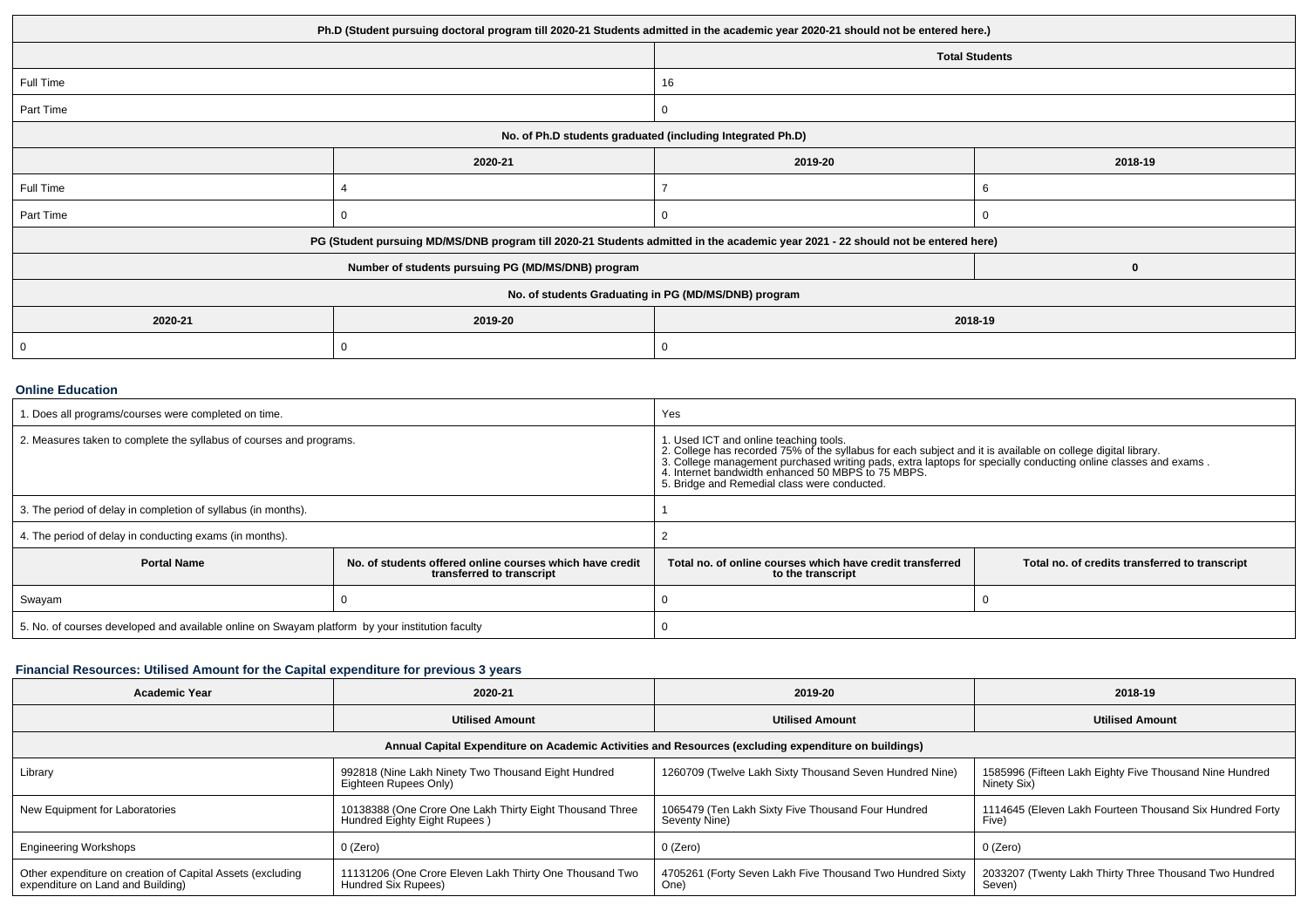## **Financial Resources: Utilised Amount for the Operational expenditure for previous 3 years**

| <b>Academic Year</b>                                                                                                                                                                           | 2020-21                                                                           | 2019-20                                                                               | 2018-19                                                                                |  |  |  |  |
|------------------------------------------------------------------------------------------------------------------------------------------------------------------------------------------------|-----------------------------------------------------------------------------------|---------------------------------------------------------------------------------------|----------------------------------------------------------------------------------------|--|--|--|--|
|                                                                                                                                                                                                | <b>Utilised Amount</b>                                                            | <b>Utilised Amount</b>                                                                | <b>Utilised Amount</b>                                                                 |  |  |  |  |
| <b>Annual Operational Expenditure</b>                                                                                                                                                          |                                                                                   |                                                                                       |                                                                                        |  |  |  |  |
| Salaries (Teaching and Non Teaching staff)                                                                                                                                                     | 64046415 (Six Crore Forty Lakh Forty Six Thousand Four<br>Hundred Fifteen Rupees) | 83444403 (Eight Crore Thirty Four Lakh Forty Four Thousand<br>Four Hundred Three)     | 65187121 (Six Crore Fifty One Lakh Eighty Seven Thousand<br>One Hundred Twenty One)    |  |  |  |  |
| Maintenance of Academic Infrastructure or consumables and<br>other running expenditures(excluding maintenance of hostels<br>and allied services, rent of the building, depreciation cost, etc) | 16457894 (0)                                                                      | 22887151 (Two Crore Twenty Eight Lakh Eighty Seven<br>Thousand One Hundred Fifty One) | 25485353 (Two Crore Fifty Four Lakh Eighty Five Thousand<br>Three Hundred Fifty Three) |  |  |  |  |
| Seminars/Conferences/Workshops                                                                                                                                                                 | 22740 (0)                                                                         | 287466 (Two Lakh Eighty Seven Thousand Four Hundred Sixty<br>Six)                     | 1509232 (Fifteen Lakh Nine Thousand Two Hundred Thirty<br>Two)                         |  |  |  |  |

# **IPR**

| Calendar year            | 2020 | 2019 | 2018 |
|--------------------------|------|------|------|
| No. of Patents Published |      |      |      |
| No. of Patents Granted   |      |      |      |

## **Sponsored Research Details**

| <b>Financial Year</b>                    | 2020-21                                               | 2019-20                                 | 2018-19                       |
|------------------------------------------|-------------------------------------------------------|-----------------------------------------|-------------------------------|
| Total no. of Sponsored Projects          |                                                       |                                         |                               |
| Total no. of Funding Agencies            |                                                       |                                         |                               |
| Total Amount Received (Amount in Rupees) | 1829560                                               | 8068000                                 | 3150000                       |
| Amount Received in Words                 | Eighteen Lakh Twenty Nine Thousand five Hundred sixty | Eighty lakh sixty eight thousand Rupees | Thirty One Lac Fifty Thousand |

# **Consultancy Project Details**

| <b>Financial Year</b>                    | 2020-21                           | 2019-20                                   | 2018-19                                  |
|------------------------------------------|-----------------------------------|-------------------------------------------|------------------------------------------|
| Total no. of Consultancy Projects        |                                   |                                           | ៲៶                                       |
| Total no. of Client Organizations        | 10                                |                                           | - 1 0                                    |
| Total Amount Received (Amount in Rupees) | 30250                             | 27500                                     | 236400                                   |
| Amount Received in Words                 | Thrity Thousand two hundred fifty | Twenty seven thousand five hundred Rupees | Two Lac Thirty Six thousand Four Hundred |

# **Executive Development Program/Management Development Programs**

| <b>Financial Year</b>                                                                | 2020-21 | 2019-20 | 2018-19 |
|--------------------------------------------------------------------------------------|---------|---------|---------|
| Total no. of Executive Development Programs/ Management<br>Development Programs      | - 0     |         |         |
| Total no. of Participants                                                            |         |         |         |
| Total Annual Earnings (Amount in Rupees)(Excluding Lodging   0<br>8 Boarding Charges |         |         |         |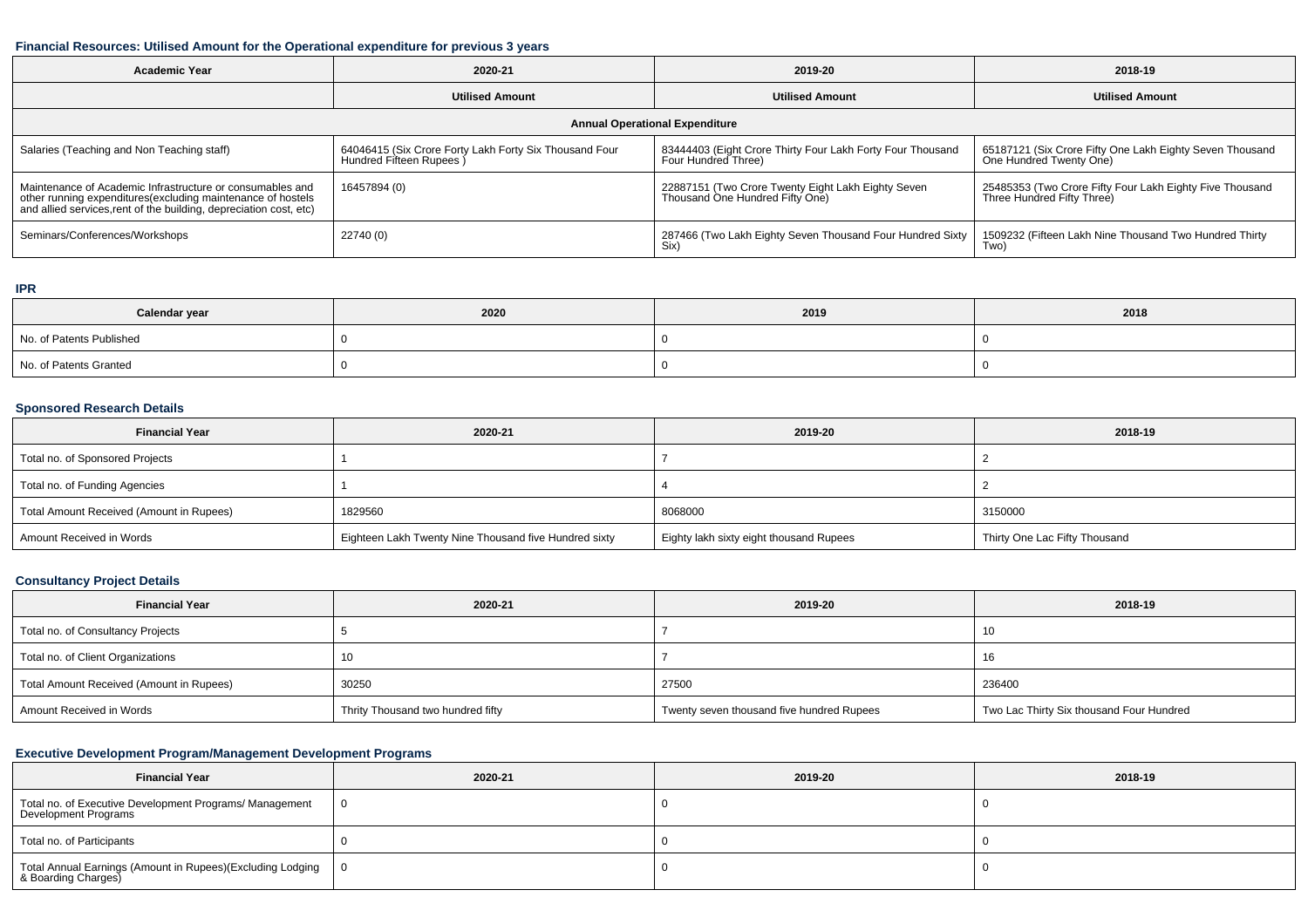| Earnings in Words<br>่ Total Annual ∟ | Zerc | Zerc | 7 <sub>0</sub><br>∠⊏ |
|---------------------------------------|------|------|----------------------|
|---------------------------------------|------|------|----------------------|

# **PCS Facilities: Facilities of physically challenged students**

| 1. Do your institution buildings have Lifts/Ramps?                                                                                                         | Yes, more than 80% of the buildings |
|------------------------------------------------------------------------------------------------------------------------------------------------------------|-------------------------------------|
| 2. Do your institution have provision for walking aids, including wheelchairs and transportation from one building to another for<br>handicapped students? | Yes                                 |
| 3. Do your institution buildings have specially designed toilets for handicapped students?                                                                 | Yes, more than 80% of the buildings |

#### **Accreditation**

#### **NBA Accreditation**

| 1. Does vour institute have a valid NBA Accreditation? | NO |
|--------------------------------------------------------|----|
|                                                        |    |

## **NAAC Accreditation**

| 1. Does your institute have a valid NAAC Accreditation? | <b>YES</b> |             |  |  |  |  |
|---------------------------------------------------------|------------|-------------|--|--|--|--|
| Valid from                                              | Valid upto | <b>CGPA</b> |  |  |  |  |
| 09-06-2017                                              | 08-06-2024 | 3.68        |  |  |  |  |

# **Faculty Details**

| Srno           | Name                               | Age | <b>Designation</b>                                  | Gender | Qualification | <b>Experience (In</b><br>Months) | <b>Currently working</b><br>with institution? | <b>Joining Date</b> | <b>Leaving Date</b>      | <b>Association type</b> |
|----------------|------------------------------------|-----|-----------------------------------------------------|--------|---------------|----------------------------------|-----------------------------------------------|---------------------|--------------------------|-------------------------|
| $\overline{1}$ | A PHILIP PANNEER<br>SELVAM         | 57  | <b>Assistant Professor</b>                          | Male   | M.Ed          | 84                               | Yes                                           | 02-07-2018          | $\sim$                   | Regular                 |
| 2              | <b>ABHILASHA</b><br><b>SANKARI</b> | 36  | <b>Assistant Professor</b>                          | Female | M. Phil       | 121                              | Yes                                           | 01-07-2011          | $\sim$                   | Regular                 |
| 3              | <b>AMIT KUMAR</b><br>YADAV         | 40  | <b>Assistant Professor</b>                          | Male   | <b>MCA</b>    | 137                              | Yes                                           | 15-02-2010          | $\sim$                   | Regular                 |
| 4              | ANJALI JAGWANI                     | 26  | <b>Assistant Professor</b>                          | Female | M.Sc.         | 36                               | Yes                                           | 02-07-2018          | $\sim$                   | Regular                 |
| 5              | <b>ANKIT KUMAR</b><br><b>DUBEY</b> | 36  | <b>Assistant Professor</b>                          | Male   | <b>MCA</b>    | 135                              | Yes                                           | 01-04-2010          | $\sim$ $\sim$            | Regular                 |
| 6              | <b>ARCHANA DUBEY</b>               | 45  | <b>Assistant Professor</b>                          | Female | M.A           | 192                              | Yes                                           | 01-07-2013          | $\sim$                   | Regular                 |
| $\overline{7}$ | ARIFA ANJUM                        | 32  | <b>Assistant Professor</b>                          | Female | M.Sc.         | 85                               | Yes                                           | 01-07-2014          | $\sim$                   | Regular                 |
| 8              | DR G VAZHAN<br>ARASU               | 53  | Dean / Principal /<br>Director / Vice<br>Chancellor | Male   | Ph.D          | 267                              | Yes                                           | 01-05-1999          | $\sim$                   | Regular                 |
| 9              | DR ABHILASHA<br><b>SHUKLA</b>      | 52  | <b>Assistant Professor</b>                          | Female | Ph.D          | 244                              | Yes                                           | 25-07-2018          | $\overline{\phantom{a}}$ | Regular                 |
| 10             | DR AKHILESH<br><b>KUMAR PATHAK</b> | 33  | <b>Assistant Professor</b>                          | Male   | Ph.D          | 97                               | Yes                                           | 01-07-2013          | $\sim$                   | Regular                 |
| 11             | DR AMITA<br><b>CHHATRI</b>         | 36  | <b>Assistant Professor</b>                          | Female | Ph.D          | 108                              | Yes                                           | 01-08-2012          | $- -$                    | Regular                 |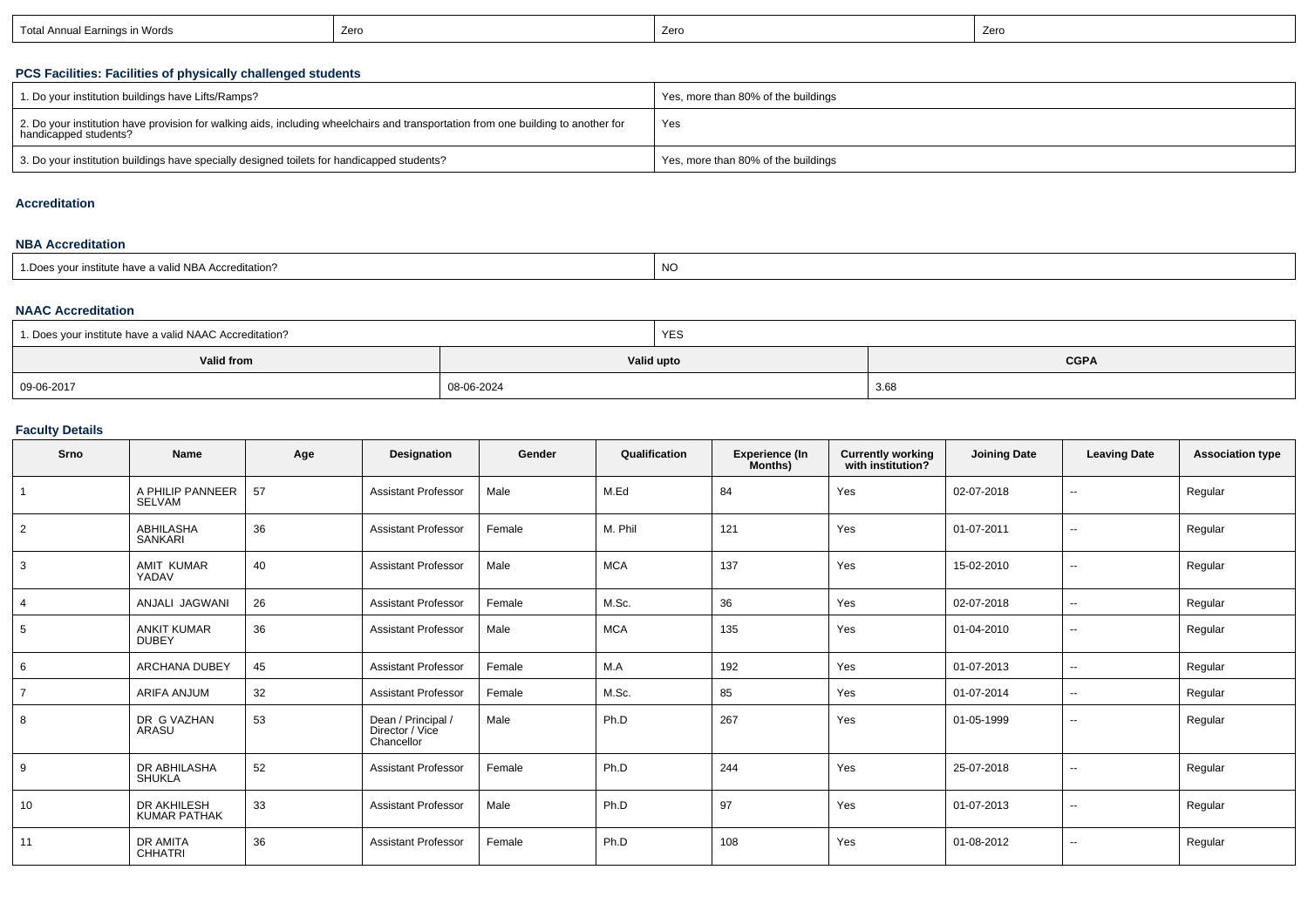| 12 | DR ANJALI<br><b>DSOUZA</b>                 | 62 | Dean / Principal /<br>Director / Vice<br>Chancellor | Female | Ph.D | 338 | Yes | 19-05-1993 | --                       | Regular |
|----|--------------------------------------------|----|-----------------------------------------------------|--------|------|-----|-----|------------|--------------------------|---------|
| 13 | DR ANTHONIMA K<br><b>ROBIN</b>             | 43 | <b>Assistant Professor</b>                          | Female | Ph.D | 205 | Yes | 01-07-2004 | $\overline{\phantom{a}}$ | Regular |
| 14 | DR APARNA<br><b>MUKHERJEE</b>              | 35 | <b>Assistant Professor</b>                          | Female | Ph.D | 156 | Yes | 02-07-2018 | --                       | Regular |
| 15 | DR ARCHANA<br>PASARI                       | 48 | <b>Assistant Professor</b>                          | Female | Ph.D | 132 | Yes | 01-08-2013 | $\overline{\phantom{a}}$ | Regular |
| 16 | DR ARCHANA<br>SINGHAL                      | 59 | <b>Assistant Professor</b>                          | Female | Ph.D | 145 | Yes | 01-07-2009 | --                       | Regular |
| 17 | DR ASHU JAIN                               | 35 | <b>Assistant Professor</b>                          | Female | Ph.D | 125 | Yes | 10-01-2011 | $\overline{\phantom{a}}$ | Regular |
| 18 | DR BINDU A<br><b>KESHWAN</b>               | 47 | <b>Assistant Professor</b>                          | Female | Ph.D | 181 | Yes | 01-07-2006 | $\overline{\phantom{a}}$ | Regular |
| 19 | DR CAROLINE<br>ABRAHAM                     | 59 | Other                                               | Female | Ph.D | 303 | Yes | 02-04-1996 | $\overline{\phantom{a}}$ | Regular |
| 20 | DR CHITRANSHI<br><b>VERMA</b>              | 42 | <b>Assistant Professor</b>                          | Female | Ph.D | 192 | Yes | 01-07-2019 | ⊷.                       | Regular |
| 21 | DR DAYA<br><b>SHANKER</b><br><b>GAUTAM</b> | 34 | <b>Assistant Professor</b>                          | Male   | Ph.D | 125 | Yes | 01-03-2011 | $\overline{\phantom{a}}$ | Regular |
| 22 | DR DEEPTI S<br><b>DESHPANDE</b>            | 44 | <b>Assistant Professor</b>                          | Female | Ph.D | 73  | Yes | 01-07-2015 | $\overline{\phantom{a}}$ | Regular |
| 23 | DR DILIP KOSHTA                            | 46 | <b>Assistant Professor</b>                          | Male   | Ph.D | 121 | Yes | 01-07-2011 | $\overline{\phantom{a}}$ | Regular |
| 24 | DR ELENA PHILIP                            | 64 | Dean / Principal /<br>Director / Vice<br>Chancellor | Female | Ph.D | 315 | Yes | 03-04-1995 | -−                       | Regular |
| 25 | DR FEMINA SOBIN                            | 37 | <b>Assistant Professor</b>                          | Female | Ph.D | 145 | Yes | 01-07-2009 | $\overline{\phantom{a}}$ | Regular |
| 26 | DR HEPHZIBAH<br><b>BEULA JOHN</b>          | 35 | <b>Assistant Professor</b>                          | Female | Ph.D | 145 | Yes | 01-07-2009 | $\overline{\phantom{a}}$ | Regular |
| 27 | DR KALLOL DAS                              | 59 | Dean / Principal /<br>Director / Vice<br>Chancellor | Male   | Ph.D | 432 | Yes | 01-08-1985 | --                       | Regular |
| 28 | DR KIRAN MISHRA                            | 43 | Other                                               | Female | Ph.D | 169 | Yes | 01-07-2007 | $\overline{\phantom{a}}$ | Regular |
| 29 | DR KOMAL RAWAT                             | 31 | <b>Assistant Professor</b>                          | Female | Ph.D | 73  | Yes | 01-07-2015 | Ξ.                       | Regular |
| 30 | DR KUDSHIYA<br>RAZA                        | 38 | <b>Assistant Professor</b>                          | Female | Ph.D | 108 | Yes | 16-08-2012 | --                       | Regular |
| 31 | DR LAXMI KANT<br>PANDEY                    | 38 | Other                                               | Male   | Ph.D | 61  | Yes | 01-07-2016 | $\overline{\phantom{a}}$ | Regular |
| 32 | DR MAMTA<br>GOKHALE                        | 54 | <b>Assistant Professor</b>                          | Female | Ph.D | 157 | Yes | 01-07-2008 | $\overline{\phantom{a}}$ | Regular |
| 33 | DR MANDIRA KAR                             | 60 | Other                                               | Female | Ph.D | 348 | Yes | 14-08-1992 | $\sim$                   | Regular |
| 34 | DR MANJU DIXIT                             | 51 | <b>Assistant Professor</b>                          | Female | Ph.D | 73  | Yes | 06-07-2015 | $\overline{\phantom{a}}$ | Regular |
| 35 | DR MANJU GUPTA                             | 42 | <b>Assistant Professor</b>                          | Female | Ph.D | 54  | Yes | 10-01-2017 | ⊷.                       | Regular |
| 36 | DR MANJU MARIA<br>SOLOMAN                  | 54 | Other                                               | Female | Ph.D | 193 | Yes | 01-07-2005 | $\overline{\phantom{a}}$ | Regular |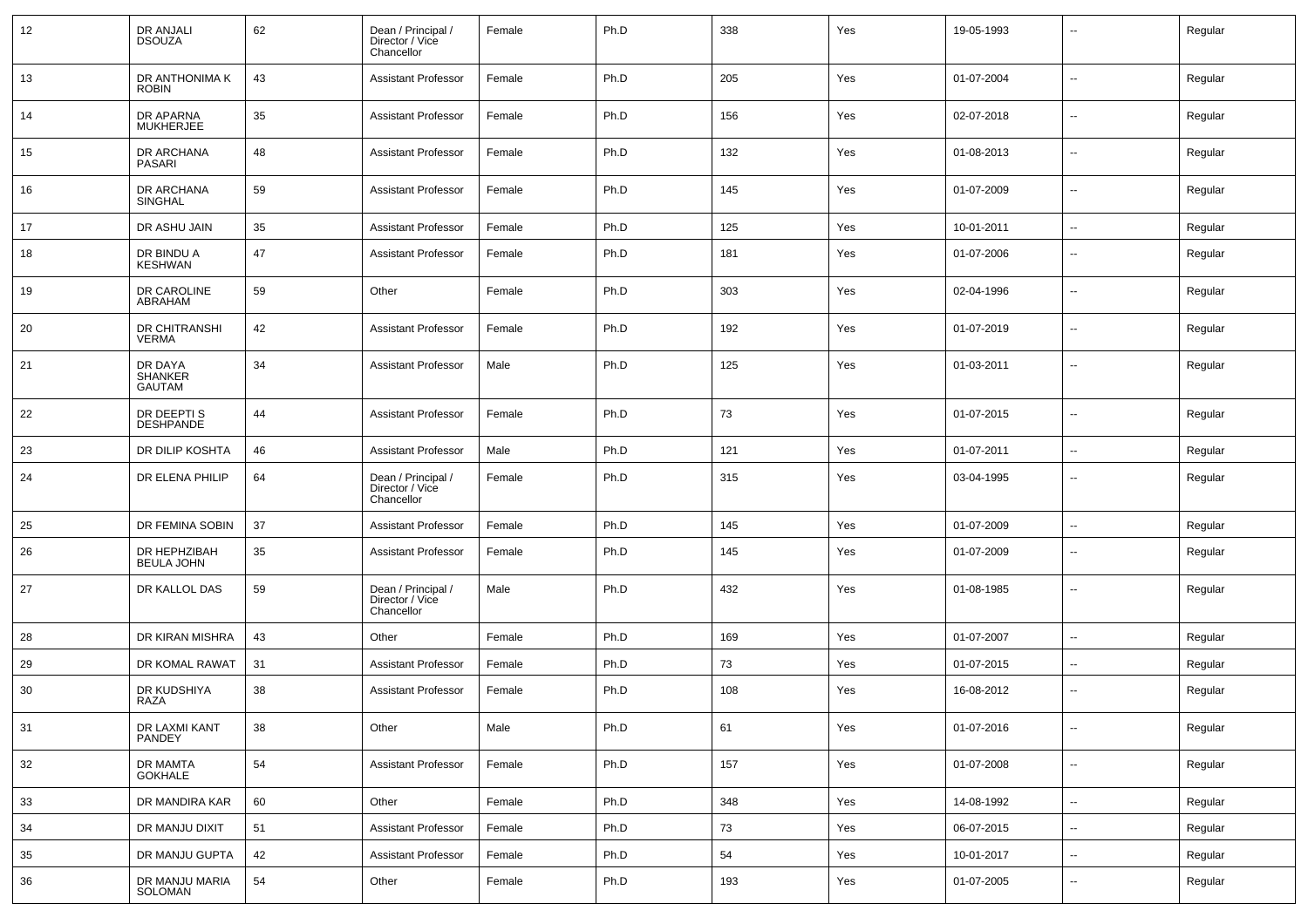| 37 | DR MARY RAYMER                  | 41 | <b>Assistant Professor</b>                          | Female | Ph.D | 118 | Yes | 01-09-2011 | ⊷.                       | Regular |
|----|---------------------------------|----|-----------------------------------------------------|--------|------|-----|-----|------------|--------------------------|---------|
| 38 | DR MEENAKSHI<br><b>SWAMY</b>    | 36 | <b>Assistant Professor</b>                          | Female | Ph.D | 85  | Yes | 01-07-2014 | $\overline{\phantom{a}}$ | Regular |
| 39 | DR MITA DARBARI                 | 58 | Dean / Principal /<br>Director / Vice<br>Chancellor | Female | Ph.D | 359 | Yes | 09-09-1991 | $\overline{\phantom{a}}$ | Regular |
| 40 | DR NIDHI<br><b>KHURANA</b>      | 37 | <b>Assistant Professor</b>                          | Female | Ph.D | 85  | Yes | 01-07-2014 | $\overline{\phantom{a}}$ | Regular |
| 41 | DR NIHARIKA A<br><b>SINGH</b>   | 36 | <b>Assistant Professor</b>                          | Female | Ph.D | 145 | Yes | 01-07-2009 | ⊷.                       | Regular |
| 42 | DR NILANJANA<br><b>PATHAK</b>   | 57 | Other                                               | Female | Ph.D | 217 | Yes | 01-07-2003 | ⊷.                       | Regular |
| 43 | DR NISHA PANDEY                 | 38 | <b>Assistant Professor</b>                          | Female | Ph.D | 166 | Yes | 03-09-2007 | ⊷.                       | Regular |
| 44 | DR PEARLY JACOB                 | 48 | Other                                               | Female | Ph.D | 181 | Yes | 01-07-2006 | ⊷.                       | Regular |
| 45 | DR POOJA SETHI                  | 33 | <b>Assistant Professor</b>                          | Female | Ph.D | 118 | Yes | 01-09-2011 | $\overline{\phantom{a}}$ | Regular |
| 46 | DR POONAM<br>PENDKE             | 42 | <b>Assistant Professor</b>                          | Female | Ph.D | 133 | Yes | 01-07-2010 | --                       | Regular |
| 47 | DR PRAMOD<br><b>CHAITANYA</b>   | 45 | Other                                               | Male   | Ph.D | 204 | Yes | 01-07-2004 | -−                       | Regular |
| 48 | DR PRATIBHA<br><b>DUBEY</b>     | 33 | <b>Assistant Professor</b>                          | Female | Ph.D | 97  | Yes | 01-07-2013 | --                       | Regular |
| 49 | DR PREETI JAIN                  | 36 | <b>Assistant Professor</b>                          | Female | Ph.D | 169 | Yes | 01-07-2007 | -−                       | Regular |
| 50 | DR PRIYANKA<br><b>SHARMA</b>    | 43 | <b>Assistant Professor</b>                          | Female | Ph.D | 145 | No  | 01-07-2009 | 30-04-2021               | Regular |
| 51 | DR PRIYANKA<br><b>SINHA</b>     | 36 | Other                                               | Female | Ph.D | 85  | Yes | 01-07-2014 | ⊷.                       | Regular |
| 52 | DR RAJNIL<br><b>SHARMA</b>      | 32 | <b>Assistant Professor</b>                          | Female | Ph.D | 85  | Yes | 01-07-2014 | $\overline{\phantom{a}}$ | Regular |
| 53 | DR RAMENDRA<br>PRASAD OJHA      | 57 | <b>Assistant Professor</b>                          | Male   | Ph.D | 274 | Yes | 01-09-1998 | ⊷.                       | Regular |
| 54 | DR RASHMI SINGH                 | 45 | <b>Assistant Professor</b>                          | Female | Ph.D | 156 | Yes | 01-09-2018 | $\overline{\phantom{a}}$ | Regular |
| 55 | DR REENA<br><b>THOMAS</b>       | 43 | <b>Assistant Professor</b>                          | Female | Ph.D | 165 | Yes | 01-10-2007 | ⊷.                       | Regular |
| 56 | DR REETA<br><b>CHOUHAN</b>      | 44 | Other                                               | Female | Ph.D | 145 | Yes | 01-07-2009 | $\overline{\phantom{a}}$ | Regular |
| 57 | DR RENU<br>MARKHANDE            | 44 | <b>Assistant Professor</b>                          | Female | Ph.D | 169 | Yes | 01-07-2007 | $\sim$                   | Regular |
| 58 | DR ROSHAN LAL<br>SONDHIYA       | 39 | <b>Assistant Professor</b>                          | Male   | Ph.D | 169 | Yes | 01-07-2007 | н.                       | Regular |
| 59 | DR RUNA PAUL                    | 45 | <b>Assistant Professor</b>                          | Female | Ph.D | 142 | Yes | 16-09-2010 | н.                       | Regular |
| 60 | DR RUPALI<br>AHLUWALIA          | 39 | Other                                               | Female | Ph.D | 205 | Yes | 01-07-2004 | $\sim$                   | Regular |
| 61 |                                 |    |                                                     |        |      |     |     |            |                          |         |
|    | DR SANJAY<br><b>KUMAR RAJAK</b> | 48 | Assistant Professor                                 | Male   | Ph.D | 169 | Yes | 01-07-2007 | $\sim$                   | Regular |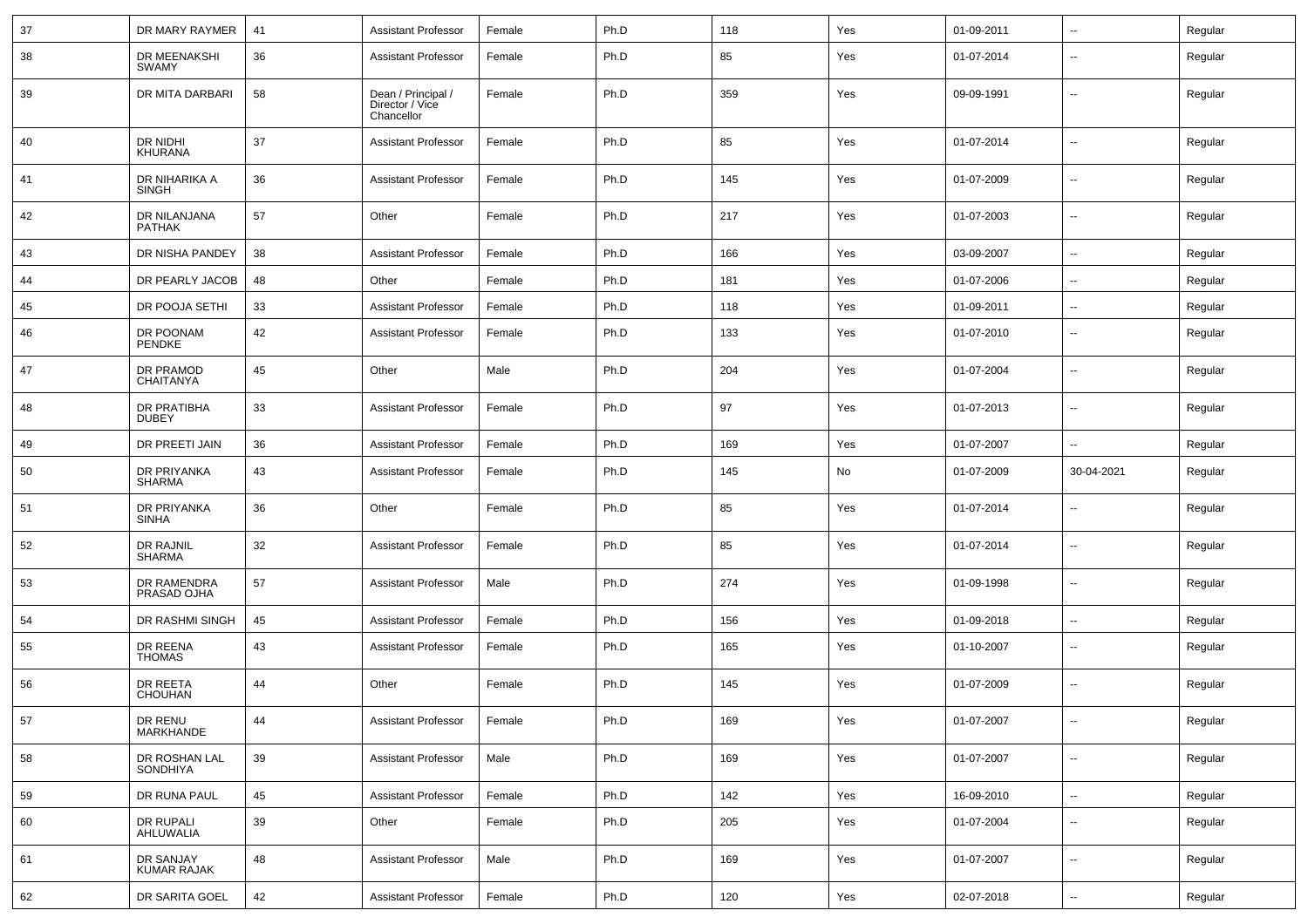| 63 | DR SHIKHA<br><b>BANSAL</b>             | 64 | Other                                               | Female | Ph.D       | 264 | Yes | 01-08-1999 | $\overline{\phantom{a}}$ | Regular |
|----|----------------------------------------|----|-----------------------------------------------------|--------|------------|-----|-----|------------|--------------------------|---------|
| 64 | DR SIBY SAMUEL                         | 52 | Other                                               | Female | Ph.D       | 217 | Yes | 01-07-2003 | ⊷.                       | Regular |
| 65 | DR SMARIKA<br>LAWRANCE                 | 39 | <b>Assistant Professor</b>                          | Female | Ph.D       | 193 | Yes | 01-07-2005 | --                       | Regular |
| 66 | DR SOMA GUHA<br><b>DAS</b>             | 51 | <b>Assistant Professor</b>                          | Female | Ph.D       | 121 | Yes | 01-07-2011 | --                       | Regular |
| 67 | DR SONAL RAI                           | 47 | Dean / Principal /<br>Director / Vice<br>Chancellor | Female | Ph.D       | 217 | Yes | 01-07-2003 | --                       | Regular |
| 68 | DR SONALI<br><b>BHANDARI JAIN</b>      | 47 | <b>Assistant Professor</b>                          | Female | Ph.D       | 180 | Yes | 02-07-2018 | $\overline{\phantom{a}}$ | Regular |
| 69 | DR SONALI NIGAM                        | 39 | <b>Assistant Professor</b>                          | Female | Ph.D       | 193 | Yes | 01-07-2005 | $-$                      | Regular |
| 70 | DR SUNIL KUMAR<br><b>TIWARI</b>        | 48 | <b>Assistant Professor</b>                          | Male   | Ph.D       | 121 | Yes | 01-07-2011 | --                       | Regular |
| 71 | DR SUSHMA PILLAI                       | 50 | <b>Assistant Professor</b>                          | Female | Ph.D       | 61  | Yes | 01-07-2016 | --                       | Regular |
| 72 | DR SUTAPA ROY                          | 43 | <b>Assistant Professor</b>                          | Female | Ph.D       | 169 | Yes | 01-07-2007 | --                       | Regular |
| 73 | DR SWETA<br><b>LIKHITKAR</b>           | 45 | <b>Assistant Professor</b>                          | Female | Ph.D       | 145 | Yes | 01-07-2009 | --                       | Regular |
| 74 | DR TAPSI NAGRAJ                        | 58 | <b>Assistant Professor</b>                          | Female | Ph.D       | 73  | Yes | 01-07-2015 | $\overline{\phantom{a}}$ | Regular |
| 75 | DR TARVINDER<br><b>KAUR KAINTH</b>     | 39 | <b>Assistant Professor</b>                          | Female | Ph.D       | 181 | Yes | 01-07-2006 | $-$                      | Regular |
| 76 | DR TUHINA JOHRI                        | 43 | Other                                               | Female | Ph.D       | 145 | Yes | 01-07-2009 | --                       | Regular |
| 77 | DR VISHWAS<br><b>PATEL</b>             | 44 | <b>Assistant Professor</b>                          | Male   | Ph.D       | 263 | Yes | 20-08-1999 | $\overline{\phantom{a}}$ | Regular |
| 78 | DR YOGESH<br><b>ASHAR</b>              | 45 | <b>Assistant Professor</b>                          | Male   | Ph.D       | 108 | Yes | 13-07-2012 | $\overline{\phantom{a}}$ | Regular |
| 79 | DR ZAREEN<br><b>BAKSH</b>              | 42 | <b>Assistant Professor</b>                          | Female | Ph.D       | 168 | Yes | 17-07-2007 | ⊷.                       | Regular |
| 80 | <b>ENOSH PHILIP</b>                    | 32 | <b>Assistant Professor</b>                          | Male   | M.Sc.      | 108 | Yes | 01-08-2012 | -−                       | Regular |
| 81 | <b>HARBAKSH</b><br><b>MOOLCHANDANI</b> | 49 | <b>Assistant Professor</b>                          | Male   | M.COM      | 204 | Yes | 01-07-2004 | ⊷.                       | Regular |
| 82 | <b>HARISH DUBEY</b>                    | 49 | <b>Assistant Professor</b>                          | Male   | M. Phil    | 61  | Yes | 01-07-2016 | $\overline{\phantom{a}}$ | Regular |
| 83 | J RAJESHWAR<br>RAO                     | 36 | <b>Assistant Professor</b>                          | Male   | <b>MCA</b> | 138 | Yes | 19-01-2010 | --                       | Regular |
| 84 | JITENDRA JAIN                          | 32 | <b>Assistant Professor</b>                          | Male   | M.Sc.      | 84  | Yes | 02-07-2018 | $\sim$                   | Regular |
| 85 | KHUSHBU<br>KESHARWANI                  | 38 | <b>Assistant Professor</b>                          | Female | M. Phil    | 155 | Yes | 11-08-2008 | Ξ.                       | Regular |
| 86 | <b>MALA DAS</b>                        | 41 | <b>Assistant Professor</b>                          | Female | M. Phil    | 133 | Yes | 01-07-2010 | н.                       | Regular |
| 87 | <b>MANISH TIWARI</b>                   | 38 | <b>Assistant Professor</b>                          | Male   | M. Phil    | 85  | Yes | 01-07-2014 | $\overline{\phantom{a}}$ | Regular |
| 88 | Meeta Agarwal                          | 42 | <b>Assistant Professor</b>                          | Female | M.Ed       | 156 | Yes | 02-07-2018 | ш,                       | Regular |
| 89 | <b>NITIN SWAMY</b>                     | 33 | <b>Assistant Professor</b>                          | Male   | M.Sc.      | 106 | Yes | 06-09-2012 | $\sim$                   | Regular |